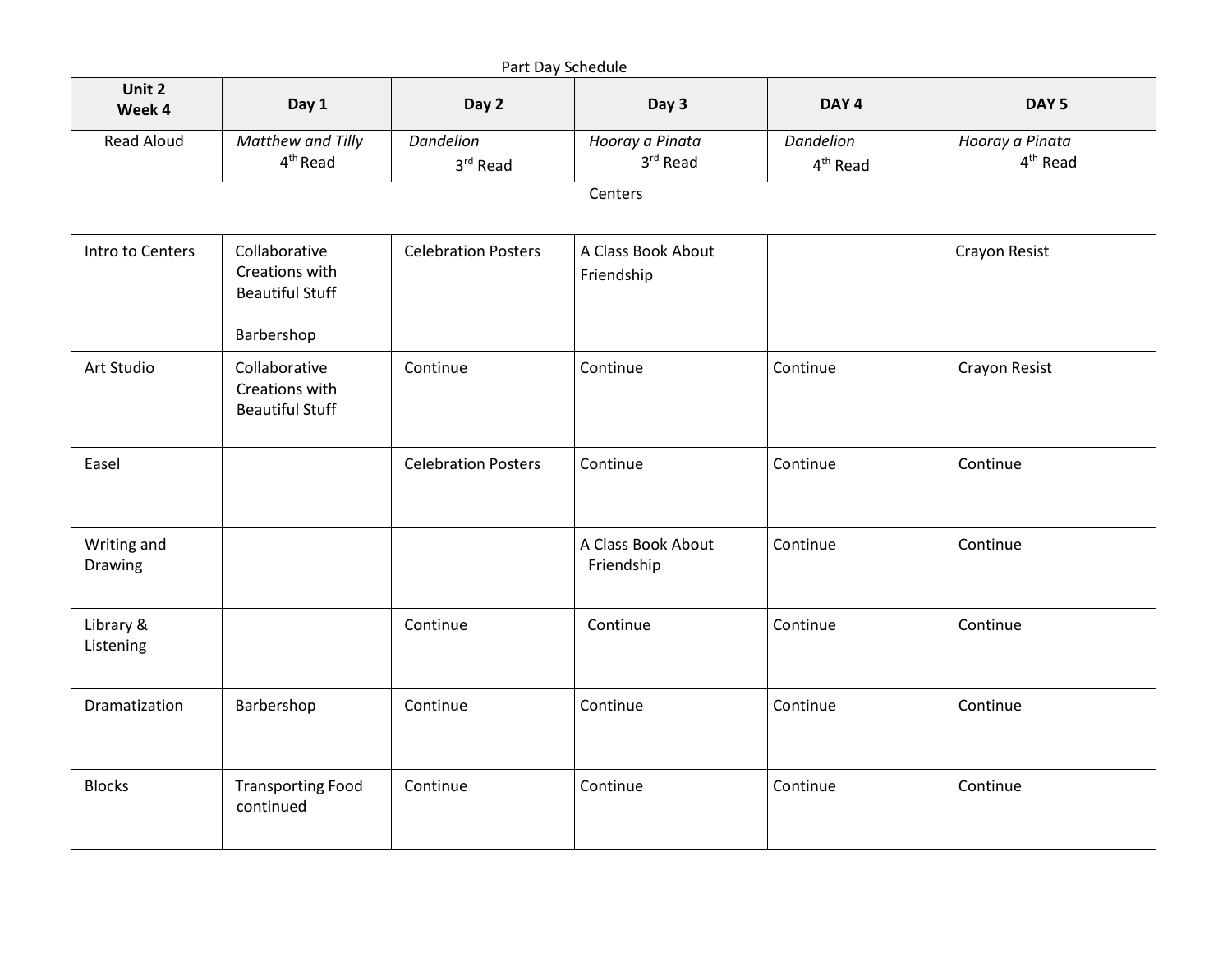| <b>Roads and Sidewalks</b><br>continued                                                    | Continue                                | Continue                                                                                                                     | Continue                                                                                                                                                                                                                                                              | Continue                                                                                                                                      |  |  |
|--------------------------------------------------------------------------------------------|-----------------------------------------|------------------------------------------------------------------------------------------------------------------------------|-----------------------------------------------------------------------------------------------------------------------------------------------------------------------------------------------------------------------------------------------------------------------|-----------------------------------------------------------------------------------------------------------------------------------------------|--|--|
| <b>Classroom Friends</b><br>Puzzles & Sorting<br><b>Objects into Groups</b><br>continued   | Continue                                | Continue                                                                                                                     | Continue                                                                                                                                                                                                                                                              | Continue                                                                                                                                      |  |  |
| Dramatization-<br>barbershop; digital device<br>Blocks-transporting food: Educreations app |                                         |                                                                                                                              |                                                                                                                                                                                                                                                                       |                                                                                                                                               |  |  |
|                                                                                            |                                         |                                                                                                                              |                                                                                                                                                                                                                                                                       |                                                                                                                                               |  |  |
| Refer to Clipboard directions                                                              |                                         |                                                                                                                              |                                                                                                                                                                                                                                                                       |                                                                                                                                               |  |  |
| LFOAI:<br>Invitations to<br>Celebration                                                    | LFOAI:<br>Celebration Jobs and<br>Tasks | Problem Story (class<br>discusses issues<br>impacting classroom<br>community)<br>or<br><b>Social Emotional</b><br>Curriculum | LFOAI:<br><b>Expectations for</b><br>Celebration                                                                                                                                                                                                                      | Problem Story (class<br>discusses issues<br>impacting classroom<br>community)<br>Or<br><b>Social Emotional</b><br><b>Curriculum of Choice</b> |  |  |
| <b>Math Whole</b><br>Group                                                                 |                                         | <b>Story Telling/Acting</b><br>Refer to                                                                                      |                                                                                                                                                                                                                                                                       |                                                                                                                                               |  |  |
| <b>Shape Capers</b>                                                                        | <b>Group 3 Independent</b>              | <b>Storytelling/Story Acting</b><br>Guide                                                                                    |                                                                                                                                                                                                                                                                       |                                                                                                                                               |  |  |
|                                                                                            |                                         |                                                                                                                              | <b>Group1 Literacy (choose 1)</b><br>Medium Support: Decorating Pinatas<br>Medium Support: Celebration Invitations<br>Group 2 Math (choose 1)<br>Low Support: Shake Capers - Shake a Shape<br>Low Support: Shape Bingo<br>Celebration Placemats, Nametags, and Labels |                                                                                                                                               |  |  |